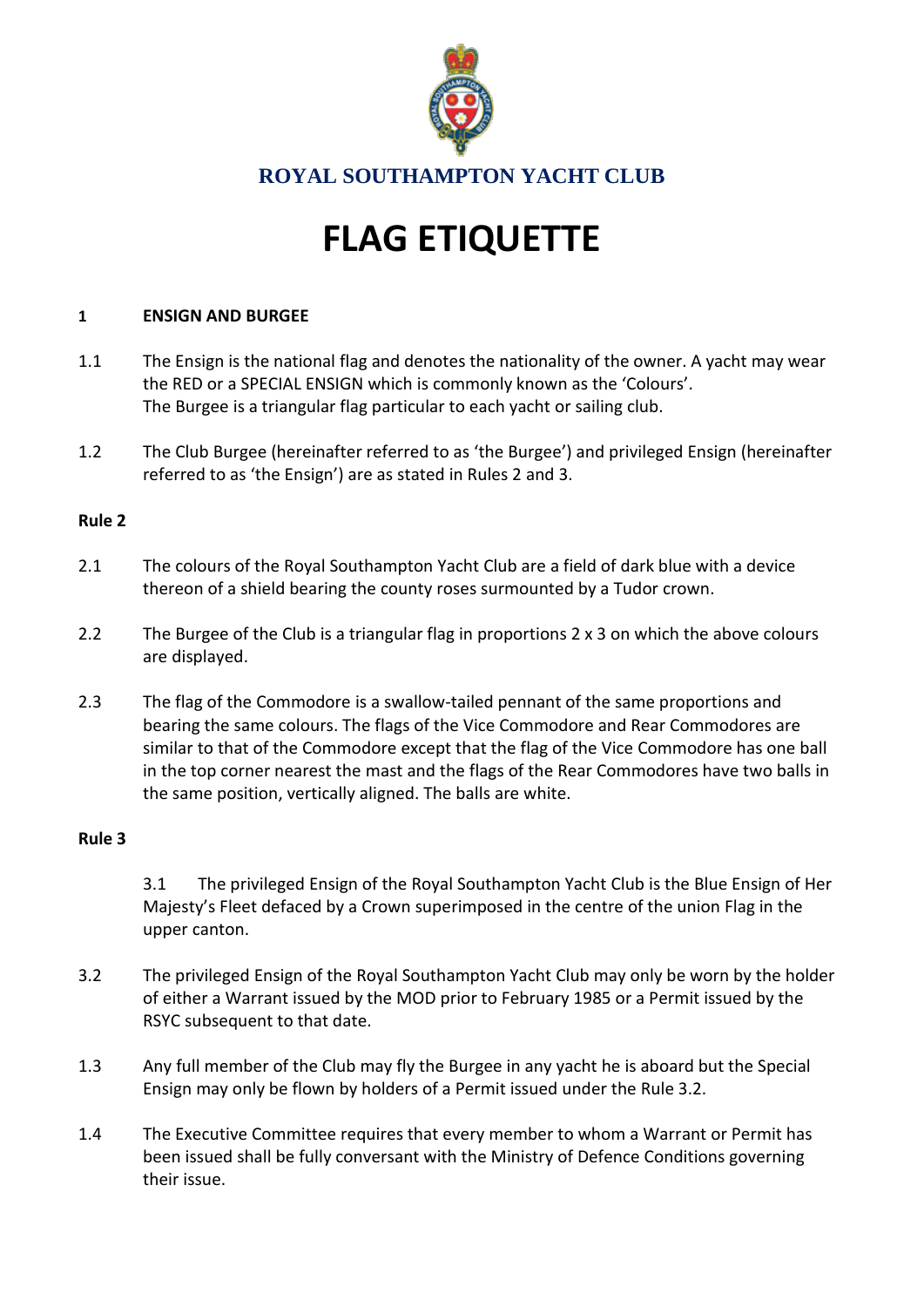- 1.5 Neither the Ensign nor the Burgee shall be hoisted by members from flagstaffs at their private house or at their business premises.
- 1.6 The Ensign should be raised at 0800 in the summer (the period of B.S.T.) and at 0900 hours in the winter and lowered at sunset or 2100 whichever is the earlier. The Burgee should be flown when the member is on board or in effective control, although it is acceptable to strike the Burgee at sunset if desired.
- 1.7 Colours shall be worn at sea during daylight hours when in sight of land, when passing another vessel or when entering a foreign port.

## **2 WEARING THE ENSIGN**

- 2.1 The Ensign shall be worn only when the owner and the Permit are on board the vessel. When the vessel is in harbour or anchored near the shore, the owner need not be on board but must be in effective control of the vessel.
- 2.2 The Ensign shall be worn by all yachts when at anchor or in harbour at the Ensign Staff at the stern of the vessel.
- 2.3 When under way the Ensign may be worn in the after part of the vessel and, if not at the Ensign Staff, then if the rig permits, permitted positions are:

a) On gaff rigged vessels the Ensign shall always be worn at the gaff of the main mast but gaff rigged ketches and yawls may wear the Ensign at the gaff of the mizzen mast.

b) On Bermudan rigged yachts the Ensign may be worn two thirds of the way up the leech of the mainsail or backstay. On Bermudan ketches or yawls the Ensign may be worn at the mizzen masthead.

### **3 WEARING THE BURGEE**

- 3.1 The Burgee shall always be flown when the Ensign is worn but may not be flown when wearing a Special Ensign agreeable to a permit issued by another Club.
- 3.2 The Burgee shall be flown by all yachts at the main masthead. In yachts where by reason of electronic equipment or other obstruction at the top of the mast it is not practical to fly the Burgee, the Burgee should be flown at the starboard yardarm or outer starboard end of the spreaders, so that the Burgee is in a superior position to all other flags carried – see 6.2
- 3.3 In power craft without a mast the Burgee may be flown at a staff in the bows or over the wheelhouse.

### **4 FLAG OFFICERS' PENNANTS**

4.1 A Flag Officer shall on all appropriate occasions fly his Broad Pennant instead of the Burgee save that it shall always be flown at the main mast head. Rule 3.2 also applies to Flag Officers' pennants.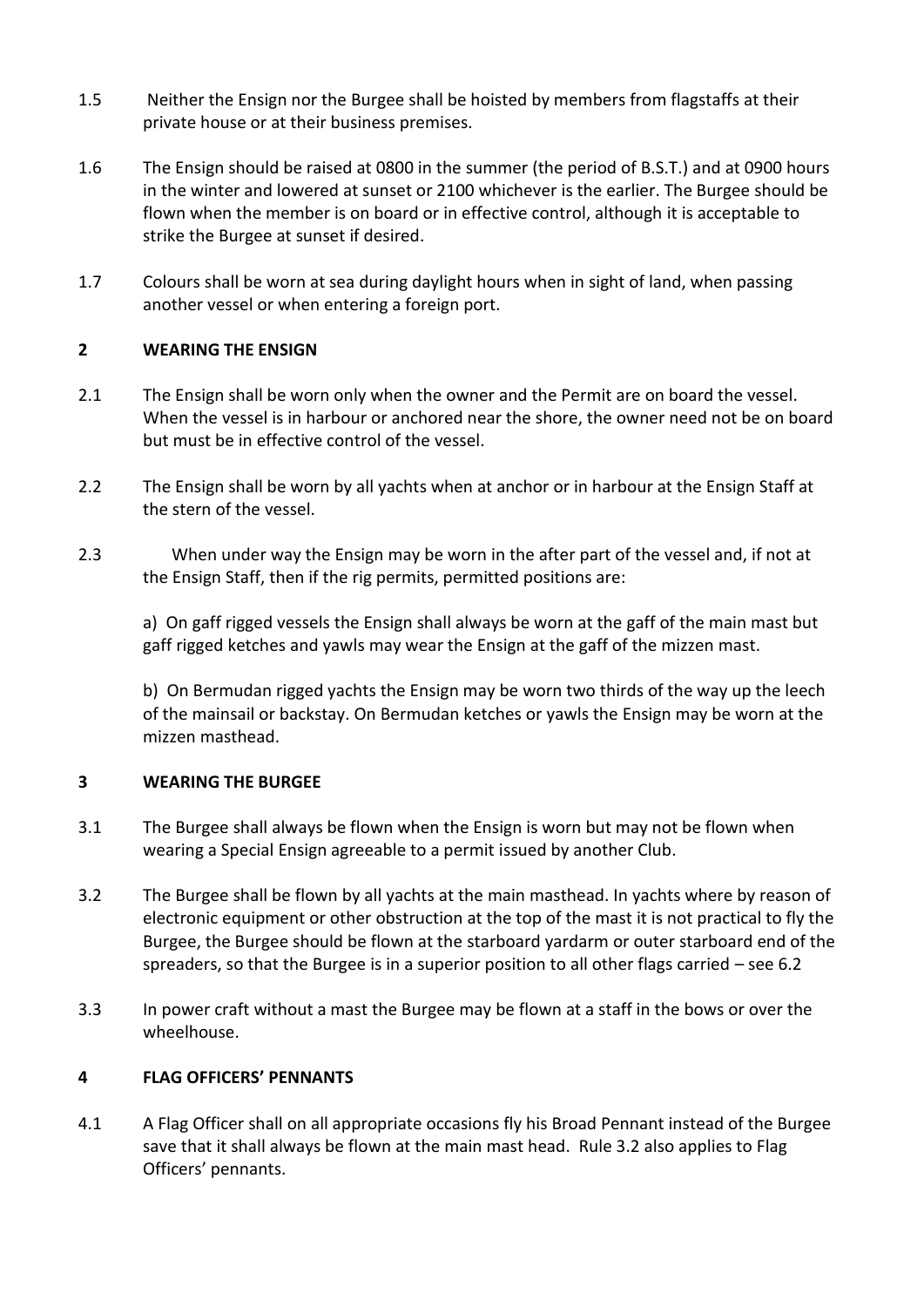- 4.2 A flag Officer should not strike his Broad Pennant at night when he is on board or in effective control.
- 4.3 When a Flag Officer is on board another member's yacht it is customary courtesy for him to be invited to fly his pennant on board that yacht in place of the member's burgee.

## **5 HOUSE FLAGS**

- 5.1 A member may use his own personal flag on his own yacht or one that has been chartered or lent.
- 5.2 It shall only be flown on a yacht when the member is in effective control.
- 5.3 It shall be hoisted and lowered at the same time as the Burgee.

## **6 POSITION OF HOUSE FLAGS, FOREIGN FLAGS AND FOREIGN BURGEES**

- 6.1 A member may fly his house flag at all times the Ensign and Burgee are worn. He may, on appropriate occasions, fly the Flag of Foreign Country and the Burgee of a Foreign Yacht Club provided he is a member of that Club.
- 6.2 The position in order of priority from which these flags may be flown are as follows:

Fore mast head (schooners) Mizzen mast head (ketches and yawl) Main mast starboard cross tree outer halyard Main mast port cross tree outer halyard Main mast starboard cross tree inner halyard Main mast port cross tree inner halyard

6.3 The order of priority of the Flags under reference is as follows:

National Flag of Foreign Country Owner's House Flag Customs – I.C Flag 'Q" Burgee of Foreign Yacht Club

6.4 In power craft without a mast the Flags under reference should be positioned appropriately above the wheelhouse but always in an inferior position to the Burgee.

## **7 COURTESY ENSIGNS**

- 7.1 When in Foreign Waters a member's yacht shall fly the appropriate Burgee and Ensign and, as a courtesy, the Maritime Flag of the Foreign Country in accordance with 6 above.
- 7.2 In certain provinces it is an additional courtesy to fly the provincial Flag as well as the National Maritime Flag. In such cases the provincial Flag shall be flown on the same hoist as the National Flag but always in an inferior position.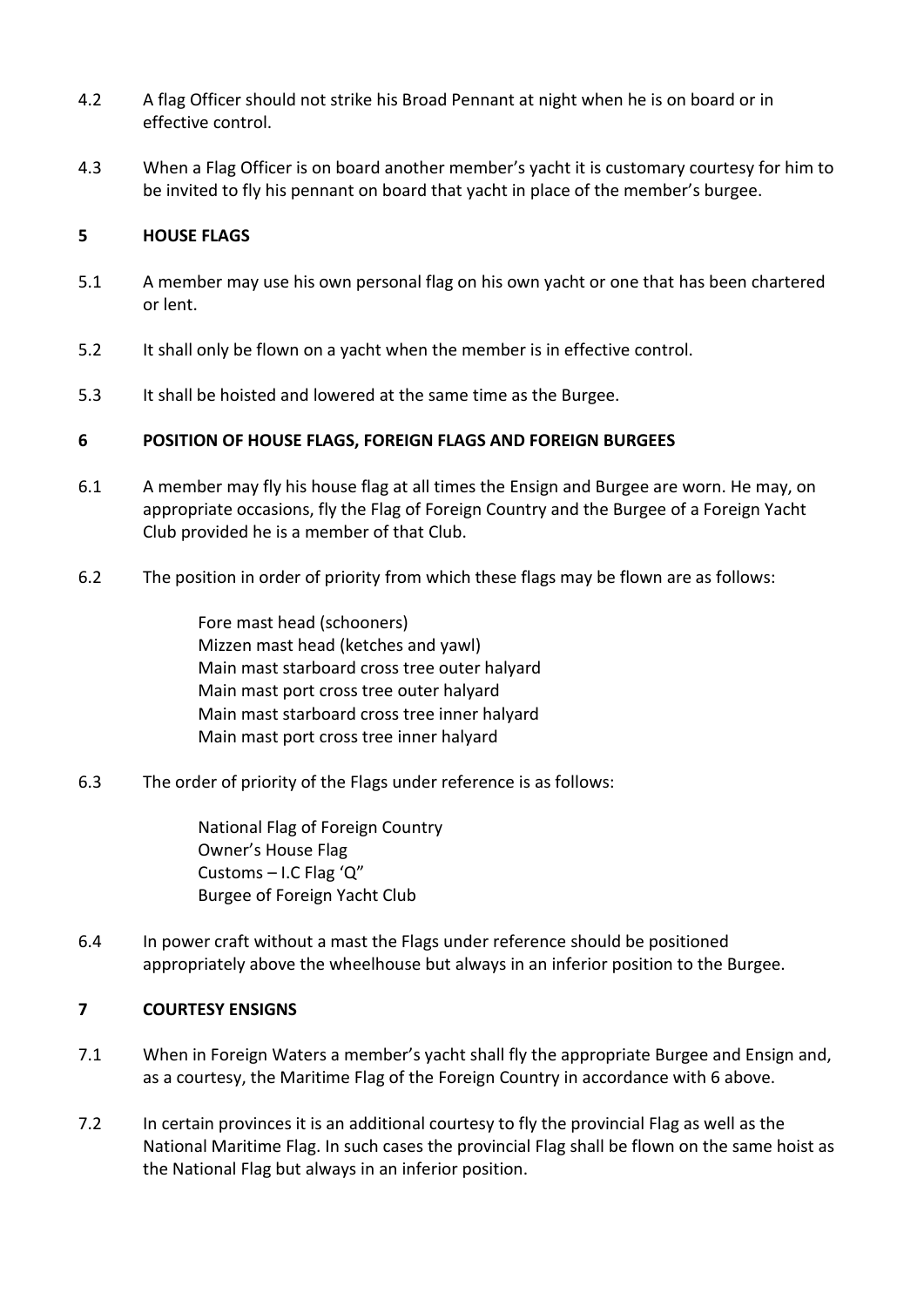## **8 YACHTS LET ON HIRE OR HIRED**

- 8.1 No member shall be entitled to the benefits or privileges of the Club in respect of a vessel which is used for trade or business or for letting for hire or for any purpose other than pleasure; provided always that this regulation is not intended to preclude any member from letting his vessel, or to deprive such vessel of the benefits and privileges aforesaid, except for the time during which she shall be let.
- 8.2 The Executive Committee strictly enjoins any member who is loaning or chartering his yacht to a person who is not a member of the Club to remove the Permit, the Burgee and the Ensign or to place them under lock and key. If the person to whom the yacht is chartered is also a member of the Club he will not be entitled to wear the Blue Ensign unless he holds a Permit which is specific to that vessel.
- 8.3 For yachts chartered by members the Burgee may be worn but the Ensign may only be worn if the member has a Permit issued for the period of the charter and specific to the vessel under charter.

## **9 ADVERTISING**

9.1 No member's yacht carrying advertising other than that permitted under Appendix G of The Racing Rules of Sailing 1997 - 2000.

## **10 DRESSING SHIP**

- 10.1 To celebrate festivals, either national or local, yachts may be dressed as follows: a) Overall
	- b) With mast head Ensigns
- 10.2 Dressing overall consists of two or more hoists using a sequence of flags of the International Code between the stem or bowsprit and the mast head and thence to the stern.
- Additionally, an Ensign shall be worn at each mast head, with the Ensign at the main mast head flying alongside the Burgee. A Pilot Jack may be worn under the bowsprit or, in motor yachts, on a Jackstaff in the bows.
- 10.3 Ensigns, racing flags or house flags shall not be used on the dressing line.
- 10.4 As far as possible all vessels should be dressed alike and in general, the order of flags is as follows:

### **From bow to mast head**

E, Q, n3, G, n8, Z, n4, W, n6, P, n1, I, AP, T, Y, B, X, 1st. sub, H.

#### **From mast to stern**

3<sup>rd</sup>. sub, D, F, 2<sup>nd</sup>. Sub, U, A, O, M, R, n2, J, n0, N, n9, K n7, V, n5, L, C, S.

The line between the masts of two-masted vessels starts with Y and ends with O.